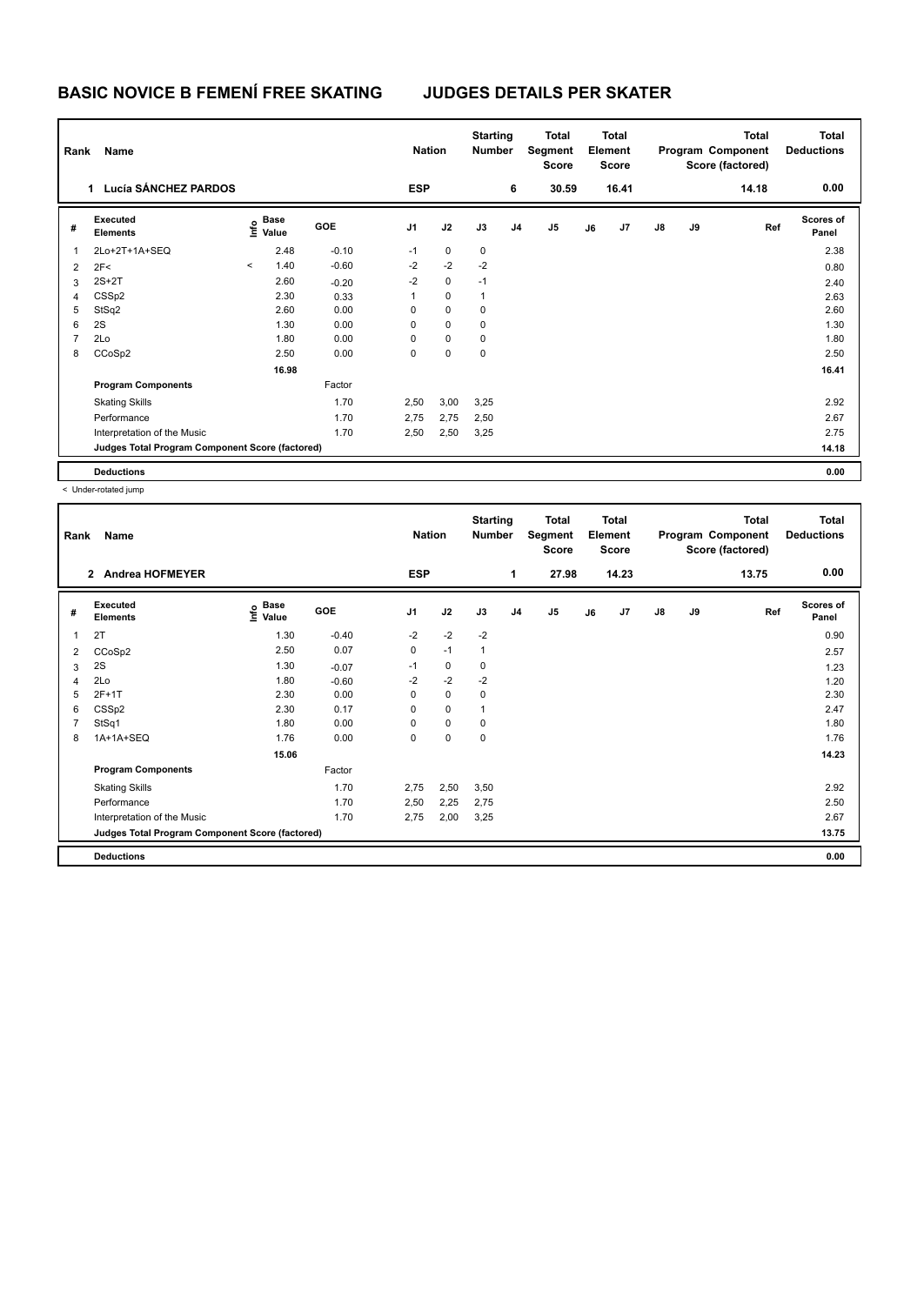| Rank           | Name                                            |                          |                           |            | <b>Nation</b>  |             | <b>Starting</b><br><b>Number</b> |                | <b>Total</b><br>Segment<br>Score | <b>Total</b><br>Element<br><b>Score</b> |       |    |    | <b>Total</b><br>Program Component<br>Score (factored) | <b>Total</b><br><b>Deductions</b> |
|----------------|-------------------------------------------------|--------------------------|---------------------------|------------|----------------|-------------|----------------------------------|----------------|----------------------------------|-----------------------------------------|-------|----|----|-------------------------------------------------------|-----------------------------------|
|                | 3 Claudia CAPDEVILA                             |                          |                           |            | <b>ESP</b>     |             |                                  | $\mathbf{2}$   | 27.57                            |                                         | 14.47 |    |    | 13.60                                                 | 0.50                              |
| #              | Executed<br><b>Elements</b>                     |                          | Base<br>o Base<br>⊆ Value | <b>GOE</b> | J <sub>1</sub> | J2          | J3                               | J <sub>4</sub> | J <sub>5</sub>                   | J6                                      | J7    | J8 | J9 | Ref                                                   | <b>Scores of</b><br>Panel         |
| 1              | 2Lo<                                            | $\overline{\phantom{a}}$ | 1.30                      | $-0.90$    | $-3$           | $-3$        | $-3$                             |                |                                  |                                         |       |    |    |                                                       | 0.40                              |
| 2              | 2F<+1A+SEQ                                      | $\prec$                  | 2.00                      | $-0.50$    | $-2$           | $-2$        | $-1$                             |                |                                  |                                         |       |    |    |                                                       | 1.50                              |
| 3              | 2F                                              |                          | 1.90                      | 0.00       | 0              | $\mathbf 0$ | $\mathbf 0$                      |                |                                  |                                         |       |    |    |                                                       | 1.90                              |
| 4              | $2S+2T<$                                        | $\prec$                  | 2.20                      | $-0.33$    | $-2$           | $-2$        | $-1$                             |                |                                  |                                         |       |    |    |                                                       | 1.87                              |
| 5              | CCoSp2                                          |                          | 2.50                      | 0.17       | 0              | $\mathbf 0$ | 1                                |                |                                  |                                         |       |    |    |                                                       | 2.67                              |
| 6              | StSq2                                           |                          | 2.60                      | 0.00       | 0              | $\mathbf 0$ | 0                                |                |                                  |                                         |       |    |    |                                                       | 2.60                              |
| $\overline{7}$ | 1A                                              |                          | 1.10                      | $-0.20$    | $-1$           | $-1$        | $-1$                             |                |                                  |                                         |       |    |    |                                                       | 0.90                              |
| 8              | CSSp2                                           |                          | 2.30                      | 0.33       | 1              | 0           | $\mathbf{1}$                     |                |                                  |                                         |       |    |    |                                                       | 2.63                              |
|                |                                                 |                          | 15.90                     |            |                |             |                                  |                |                                  |                                         |       |    |    |                                                       | 14.47                             |
|                | <b>Program Components</b>                       |                          |                           | Factor     |                |             |                                  |                |                                  |                                         |       |    |    |                                                       |                                   |
|                | <b>Skating Skills</b>                           |                          |                           | 1.70       | 2,50           | 2,75        | 3,50                             |                |                                  |                                         |       |    |    |                                                       | 2.92                              |
|                | Performance                                     |                          |                           | 1.70       | 2,50           | 2,50        | 3,25                             |                |                                  |                                         |       |    |    |                                                       | 2.75                              |
|                | Interpretation of the Music                     |                          |                           | 1.70       | 2,25           | 2,25        | 2,50                             |                |                                  |                                         |       |    |    |                                                       | 2.33                              |
|                | Judges Total Program Component Score (factored) |                          |                           |            |                |             |                                  |                |                                  |                                         |       |    |    |                                                       | 13.60                             |
|                | <b>Deductions</b>                               |                          | Falls:                    | $-0.50$    |                |             |                                  |                |                                  |                                         |       |    |    |                                                       | $-0.50$                           |

< Under-rotated jump

| Rank | Name                                            |         |                                      |            | <b>Nation</b>  |             | <b>Starting</b><br><b>Number</b> |                | <b>Total</b><br>Segment<br><b>Score</b> | <b>Total</b><br>Element<br><b>Score</b> |       |               |    | <b>Total</b><br>Program Component<br>Score (factored) | <b>Total</b><br><b>Deductions</b> |
|------|-------------------------------------------------|---------|--------------------------------------|------------|----------------|-------------|----------------------------------|----------------|-----------------------------------------|-----------------------------------------|-------|---------------|----|-------------------------------------------------------|-----------------------------------|
|      | 4 Edwige GIL                                    |         |                                      |            | <b>ESP</b>     |             |                                  | 5              | 26.40                                   |                                         | 12.51 |               |    | 13.89                                                 | 0.00                              |
| #    | Executed<br><b>Elements</b>                     |         | Base<br>e <sup>Base</sup><br>⊆ Value | <b>GOE</b> | J <sub>1</sub> | J2          | J3                               | J <sub>4</sub> | J <sub>5</sub>                          | J6                                      | J7    | $\mathsf{J}8$ | J9 | Ref                                                   | <b>Scores of</b><br>Panel         |
| 1    | 2Lo                                             |         | 1.80                                 | 0.10       | 0              | $\mathbf 0$ | $\mathbf{1}$                     |                |                                         |                                         |       |               |    |                                                       | 1.90                              |
| 2    | 2T+SEQ+1A*                                      | $\star$ | 1.04                                 | $-0.33$    | $-2$           | $-2$        | $-1$                             |                |                                         |                                         |       |               |    |                                                       | 0.71                              |
| 3    | 2S                                              |         | 1.30                                 | 0.00       | 0              | $\mathbf 0$ | 0                                |                |                                         |                                         |       |               |    |                                                       | 1.30                              |
| 4    | CCoSp2                                          |         | 2.50                                 | 0.00       | 0              | $\pmb{0}$   | 0                                |                |                                         |                                         |       |               |    |                                                       | 2.50                              |
| 5    | StSq1                                           |         | 1.80                                 | 0.00       | 0              | $\pmb{0}$   | 0                                |                |                                         |                                         |       |               |    |                                                       | 1.80                              |
| 6    | 2S+1Lo<<                                        | <<      | 1.30                                 | $-0.40$    | $-2$           | $-2$        | $-2$                             |                |                                         |                                         |       |               |    |                                                       | 0.90                              |
| 7    | 2Lo                                             |         | 1.80                                 | 0.00       | 0              | $\mathbf 0$ | 0                                |                |                                         |                                         |       |               |    |                                                       | 1.80                              |
| 8    | CSSp1                                           |         | 1.90                                 | $-0.30$    | $-1$           | $-1$        | $-1$                             |                |                                         |                                         |       |               |    |                                                       | 1.60                              |
|      |                                                 |         | 13.44                                |            |                |             |                                  |                |                                         |                                         |       |               |    |                                                       | 12.51                             |
|      | <b>Program Components</b>                       |         |                                      | Factor     |                |             |                                  |                |                                         |                                         |       |               |    |                                                       |                                   |
|      | <b>Skating Skills</b>                           |         |                                      | 1.70       | 2,50           | 2,75        | 3,50                             |                |                                         |                                         |       |               |    |                                                       | 2.92                              |
|      | Performance                                     |         |                                      | 1.70       | 2,75           | 2,50        | 2,75                             |                |                                         |                                         |       |               |    |                                                       | 2.67                              |
|      | Interpretation of the Music                     |         |                                      | 1.70       | 2,50           | 2,25        | 3,00                             |                |                                         |                                         |       |               |    |                                                       | 2.58                              |
|      | Judges Total Program Component Score (factored) |         |                                      |            |                |             |                                  |                |                                         |                                         |       |               |    |                                                       | 13.89                             |
|      | <b>Deductions</b>                               |         |                                      |            |                |             |                                  |                |                                         |                                         |       |               |    |                                                       | 0.00                              |

<< Downgraded jump \* Invalid element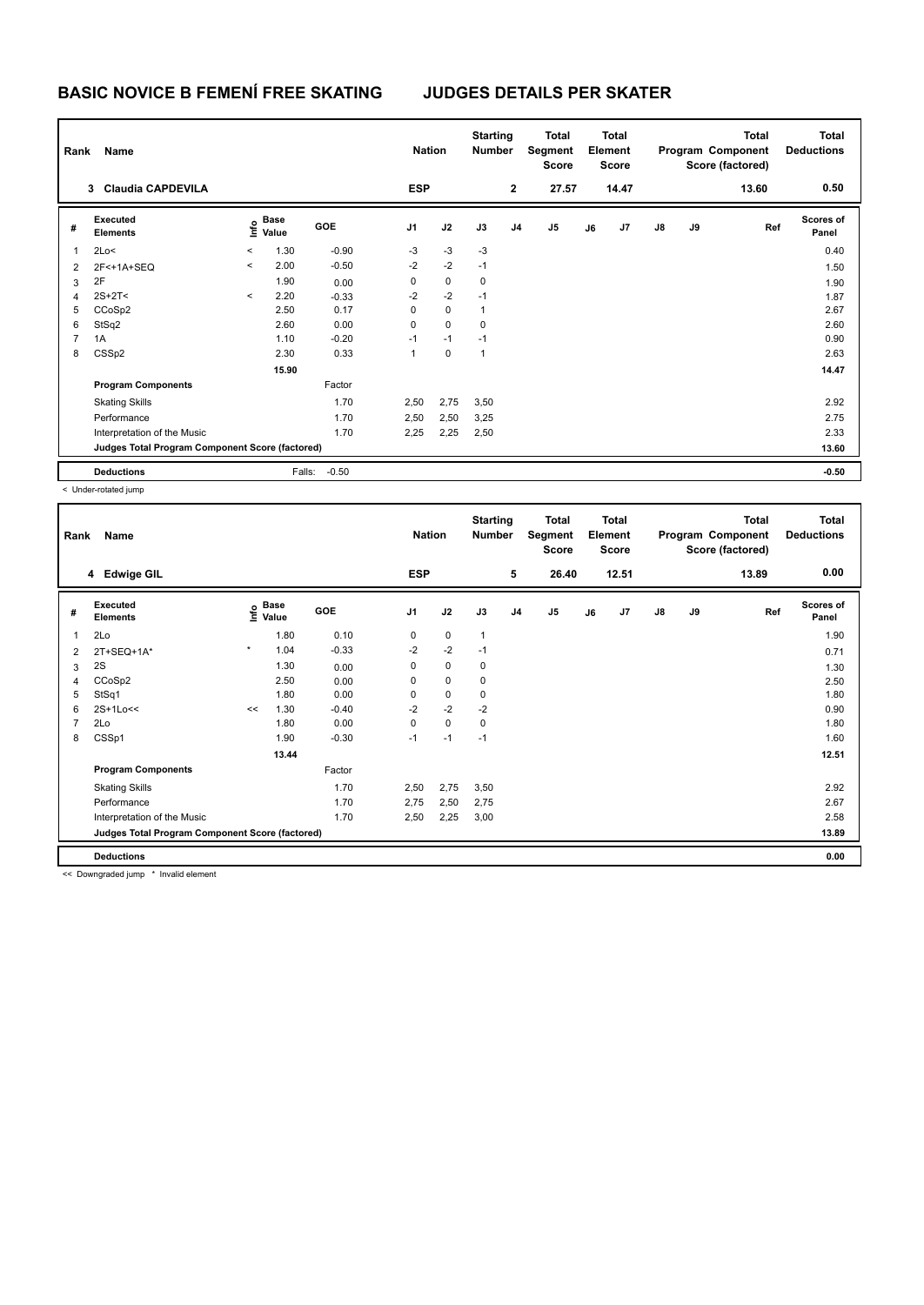|                | Rank<br>Name                                    |                                           |            |                | <b>Nation</b> |             | <b>Starting</b><br><b>Number</b> | <b>Total</b><br>Segment<br><b>Score</b> | <b>Total</b><br>Element<br><b>Score</b> |       | Program Component<br>Score (factored) |    | Total | <b>Total</b><br><b>Deductions</b> |
|----------------|-------------------------------------------------|-------------------------------------------|------------|----------------|---------------|-------------|----------------------------------|-----------------------------------------|-----------------------------------------|-------|---------------------------------------|----|-------|-----------------------------------|
|                | <b>Giovanna ORSONI</b><br>5.                    |                                           |            | <b>ESP</b>     |               |             | 3                                | 26.33                                   |                                         | 14.63 |                                       |    | 12.20 | 0.50                              |
| #              | Executed<br><b>Elements</b>                     | $\frac{e}{E}$ Base<br>$\frac{E}{E}$ Value | <b>GOE</b> | J <sub>1</sub> | J2            | J3          | J <sub>4</sub>                   | J <sub>5</sub>                          | J6                                      | J7    | $\mathsf{J}8$                         | J9 | Ref   | <b>Scores of</b><br>Panel         |
|                | 2F                                              | 1.90                                      | 0.00       | 0              | $\mathbf 0$   | $\mathbf 0$ |                                  |                                         |                                         |       |                                       |    |       | 1.90                              |
| $\overline{2}$ | $2S+2T$                                         | 2.60                                      | $-0.07$    | $-1$           | 0             | $\mathbf 0$ |                                  |                                         |                                         |       |                                       |    |       | 2.53                              |
| 3              | CCoSp1                                          | 2.00                                      | 0.00       | 0              | $\mathbf 0$   | 0           |                                  |                                         |                                         |       |                                       |    |       | 2.00                              |
| $\overline{4}$ | 2Lo                                             | 1.80                                      | $-0.90$    | $-3$           | $-3$          | $-3$        |                                  |                                         |                                         |       |                                       |    |       | 0.90                              |
| 5              | $1A+2T$                                         | 2.40                                      | 0.00       | 0              | $\mathbf 0$   | 0           |                                  |                                         |                                         |       |                                       |    |       | 2.40                              |
| 6              | 2S                                              | 1.30                                      | 0.00       | $\Omega$       | $\mathbf 0$   | 0           |                                  |                                         |                                         |       |                                       |    |       | 1.30                              |
| 7              | StSq1                                           | 1.80                                      | 0.00       | 0              | $\mathbf 0$   | 0           |                                  |                                         |                                         |       |                                       |    |       | 1.80                              |
| 8              | CSSp1                                           | 1.90                                      | $-0.10$    | 0              | $\mathbf 0$   | $-1$        |                                  |                                         |                                         |       |                                       |    |       | 1.80                              |
|                |                                                 | 15.70                                     |            |                |               |             |                                  |                                         |                                         |       |                                       |    |       | 14.63                             |
|                | <b>Program Components</b>                       |                                           | Factor     |                |               |             |                                  |                                         |                                         |       |                                       |    |       |                                   |
|                | <b>Skating Skills</b>                           |                                           | 1.70       | 2,50           | 2,50          | 3,00        |                                  |                                         |                                         |       |                                       |    |       | 2.67                              |
|                | Performance                                     |                                           | 1.70       | 2,50           | 2,25          | 2,00        |                                  |                                         |                                         |       |                                       |    |       | 2.25                              |
|                | Interpretation of the Music                     |                                           | 1.70       | 2,25           | 2,00          | 2,50        |                                  |                                         |                                         |       |                                       |    |       | 2.25                              |
|                | Judges Total Program Component Score (factored) |                                           |            |                |               |             |                                  |                                         |                                         |       |                                       |    |       | 12.20                             |
|                | <b>Deductions</b>                               | Falls:                                    | $-0.50$    |                |               |             |                                  |                                         |                                         |       |                                       |    |       | $-0.50$                           |

|                | Rank<br>Name                                    |                                  |         |                | <b>Nation</b> |             | <b>Starting</b><br><b>Number</b> | <b>Total</b><br>Segment<br>Score | <b>Total</b><br>Element<br><b>Score</b> |       |               |    | <b>Total</b><br>Program Component<br>Score (factored) | <b>Total</b><br><b>Deductions</b> |
|----------------|-------------------------------------------------|----------------------------------|---------|----------------|---------------|-------------|----------------------------------|----------------------------------|-----------------------------------------|-------|---------------|----|-------------------------------------------------------|-----------------------------------|
|                | 6 Ana RODRÍGUEZ                                 |                                  |         | <b>ESP</b>     |               |             | 8                                | 25.82                            |                                         | 13.07 |               |    | 12.75                                                 | 0.00                              |
| #              | Executed<br><b>Elements</b>                     | <b>Base</b><br>o Base<br>⊆ Value | GOE     | J <sub>1</sub> | J2            | J3          | J <sub>4</sub>                   | J <sub>5</sub>                   | J6                                      | J7    | $\mathsf{J}8$ | J9 | Ref                                                   | Scores of<br>Panel                |
| 1              | $2Lo+2T$                                        | 3.10                             | $-0.60$ | $-2$           | $-2$          | $-2$        |                                  |                                  |                                         |       |               |    |                                                       | 2.50                              |
| $\overline{2}$ | 2F                                              | 1.90                             | $-0.30$ | $-1$           | $-1$          | $-1$        |                                  |                                  |                                         |       |               |    |                                                       | 1.60                              |
| 3              | $2S+2T$                                         | 2.60                             | $-0.13$ | 0              | $-2$          | $\mathbf 0$ |                                  |                                  |                                         |       |               |    |                                                       | 2.47                              |
| 4              | CCoSp2                                          | 2.50                             | 0.00    | 0              | $\mathbf 0$   | 0           |                                  |                                  |                                         |       |               |    |                                                       | 2.50                              |
| 5              | Α                                               | 0.00                             | 0.00    |                |               |             |                                  |                                  |                                         |       |               |    |                                                       | 0.00                              |
| 6              | StSq1                                           | 1.80                             | 0.00    | 0              | $\mathbf 0$   | 0           |                                  |                                  |                                         |       |               |    |                                                       | 1.80                              |
|                | $2T^*$                                          | $\star$<br>0.00                  | 0.00    |                |               |             |                                  |                                  |                                         |       |               |    |                                                       | 0.00                              |
| 8              | CSSp2                                           | 2.30                             | $-0.10$ | $-1$           | 0             | $\mathbf 0$ |                                  |                                  |                                         |       |               |    |                                                       | 2.20                              |
|                |                                                 | 14.20                            |         |                |               |             |                                  |                                  |                                         |       |               |    |                                                       | 13.07                             |
|                | <b>Program Components</b>                       |                                  | Factor  |                |               |             |                                  |                                  |                                         |       |               |    |                                                       |                                   |
|                | <b>Skating Skills</b>                           |                                  | 1.70    | 2,50           | 2,50          | 3,50        |                                  |                                  |                                         |       |               |    |                                                       | 2.83                              |
|                | Performance                                     |                                  | 1.70    | 2,75           | 1,75          | 2,25        |                                  |                                  |                                         |       |               |    |                                                       | 2.25                              |
|                | Interpretation of the Music                     |                                  | 1.70    | 2,50           | 2,00          | 2,75        |                                  |                                  |                                         |       |               |    |                                                       | 2.42                              |
|                | Judges Total Program Component Score (factored) |                                  |         |                |               |             |                                  |                                  |                                         |       |               |    |                                                       | 12.75                             |
|                | <b>Deductions</b>                               |                                  |         |                |               |             |                                  |                                  |                                         |       |               |    |                                                       | 0.00                              |

\* Invalid element